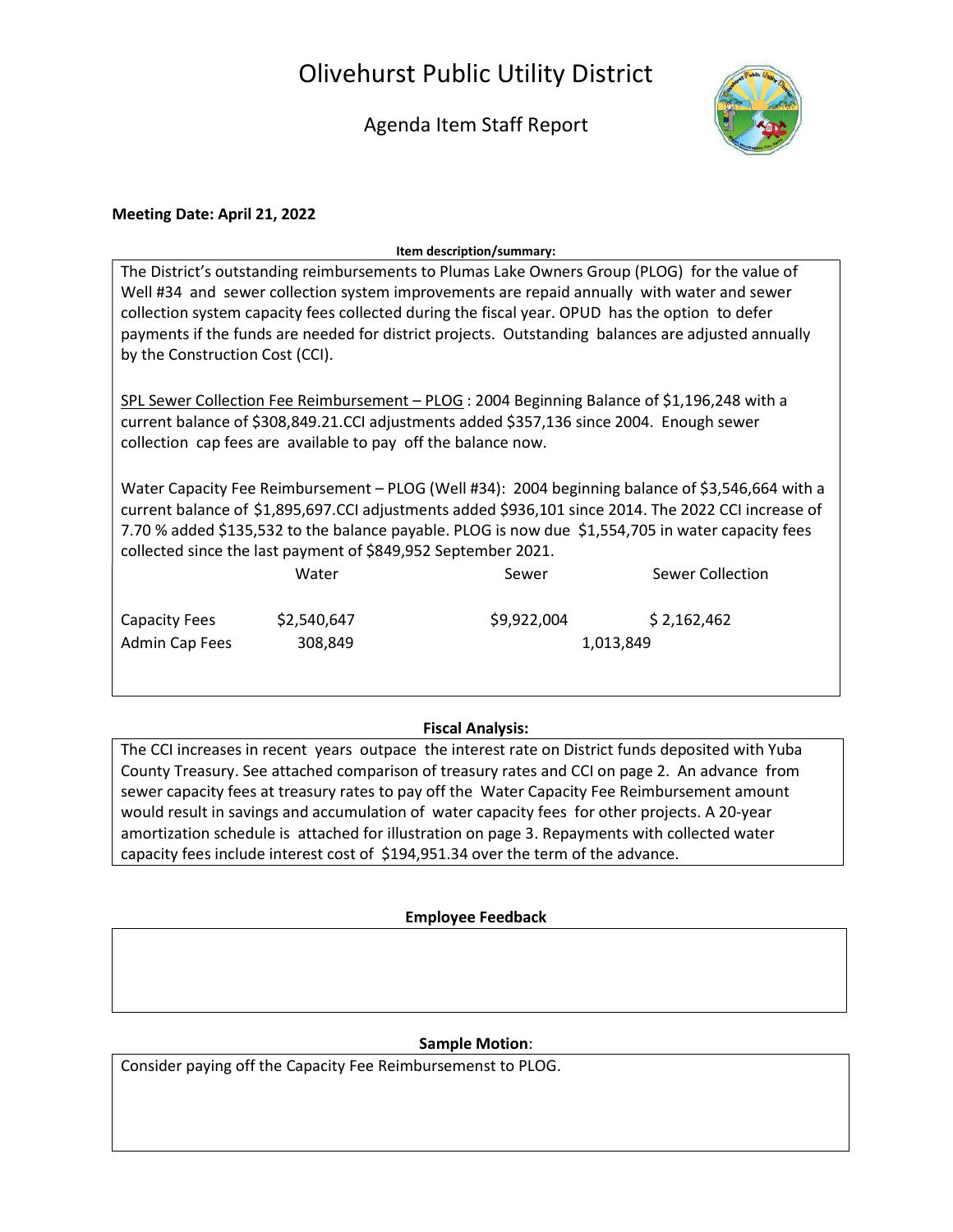Karin Helvey – Financial Manager

|                    | <b>Average Annual Yields</b> |                        |            |
|--------------------|------------------------------|------------------------|------------|
|                    | LAIF                         | YC<br><b>Treasurer</b> |            |
| <b>Fiscal Year</b> | <b>Interest Rates</b>        |                        | <b>CCI</b> |
| 03/04              | 1.532%                       |                        |            |
| 04/05              | 2.256%                       |                        |            |
| 05/06              | 3.873%                       |                        | 6.700%     |
| 06/07              | 5.121%                       |                        | 3.740%     |
| 07/08              | 4.325%                       |                        | 5.390%     |
| 08/09              | 2.224%                       |                        | 1.410%     |
| 09/10              | 0.651%                       |                        | 6.410%     |
| 10/11              | 0.495%                       |                        | 0.220%     |
| 11/12              | 0.382%                       |                        | 3.850%     |
| 12/13              | 0.307%                       |                        | 1.650%     |
| 13/14              | 0.249%                       |                        | 2.090%     |
| 14/15              | 0.269%                       |                        | 3.980%     |
| 15/16              | 0.434%                       |                        | 1.470%     |
| 16/17              | 0.754%                       |                        | 2.100%     |
| 17/18              | 1.376%                       |                        | 3.990%     |
| 18/19              | 2.266%                       | 2.040%                 | 1.850%     |
| 19/20              | 1.934%                       | 2.080%                 | 3.560%     |
| 20/21              | 0.500%                       | 0.712%                 | 2.660%     |
| 21/22              |                              |                        | 7.700%     |